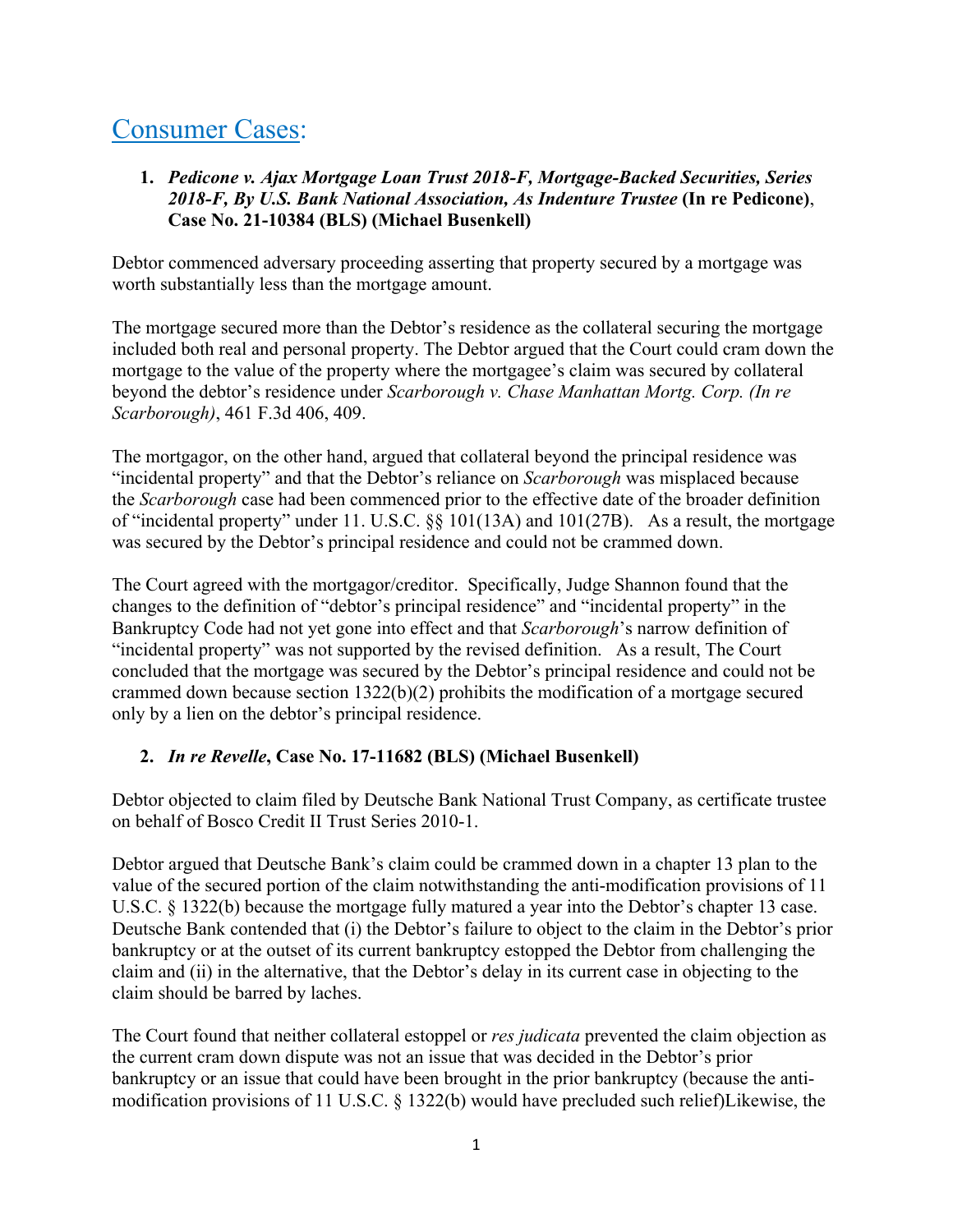Court found that laches did not preclude the Debtor's argument given that there was no showing of material prejudice to Deutsche Bank rejecting Deutsche Bank's contentions that (i) the passage of time impaired its ability to value the property as of the petition date; and (ii) it was prevented from collecting a debt because of the Debtor's assertion of rights under the Bankruptcy Code.

With respect to the legal issue of whether the anti-modification provisions of 11 U.S.C. § 1322(b) prevent cram down of Deutsche Bank's mortgage, Judge Shannon found that 11 U.S.C.  $\S$  1322(c)(2)'s "exception to the exception" permitted bifurcation under 11 U.S.C.  $\S$  1325(a)(5) and § 506(a) because the mortgage's maturity date fell "before the date on which the final payment of the plan is due."

# **3.** *Strategic Funding Source, Inc. v. Veale* **(In re Veale), No. 21-10418 (BLS), Adv. Pro. 21-50486 (BLS), 2021 Bankr. LEXIS 3271, 2021 WL 5614923 (Bankr. D. Del. Nov. 30, 2021) (Howard Robertson)**

In the chapter 13 bankruptcy case of Michelle A. Veale (the "Debtor") Strategic Funding Source, Inc. ("SFS") filed an adversary complaint to determine dischargeability of the Debtor's personal guarantee of a business loan. SFS alleged that the Debtor misrepresented several facts at the time the loan was made, rendering the personal guarantee nondischargeable under Bankruptcy Code section 523(a). The Debtor filed a motion to dismiss the complaint that the Court granted in its entirety, holding that the personal guarantee of the business loan was dischargeable.

Background: In 2017, the Debtor executed a high interest loan agreement with SFS in her capacity as owner of a business and in her individual capacity, as guarantor. Upon finalizing the loan, the Debtor stated in a recorded phone call that she was not planning to file for bankruptcy and had no reason to believe that the business would need to file for bankruptcy in the foreseeable future. She also stated that she did not have a balance with any other merchant cash advance provider. After the loan was executed, the business made the first five weekly payments, then defaulted. The Debtor did not make any payments as personal guarantor and SFS filed suit and obtained a default judgment against her in Virginia state court. Almost three years later, on February 18, 2021, the Debtor filed for bankruptcy protection under Chapter 13 in the District of Delaware. SFS subsequently filed an adversary complaint alleging that Debtors' personal guarantee is nondischargeable.

Analysis: SFS alleges that the Debtor made several misrepresentation upon making the loan, therefore the guarantee is nondischargeable because the Debtor obtained the loan by (i) false pretenses, false representation or fraud, under section 523(a)(2)(A); (ii) a false statement in writing concerning the Debtor's financial condition, under section  $523(a)(2)(B)$ ; (iii) actions substantially certain to cause willful and malicious injury to SFS and its property, under section  $523(a)(6)$ ; and (iv) fraud or defalcation while acting as a fiduciary, embezzlement or larceny, under section  $523(a)(4)$ .

i. Section  $523(a)(2)(A)$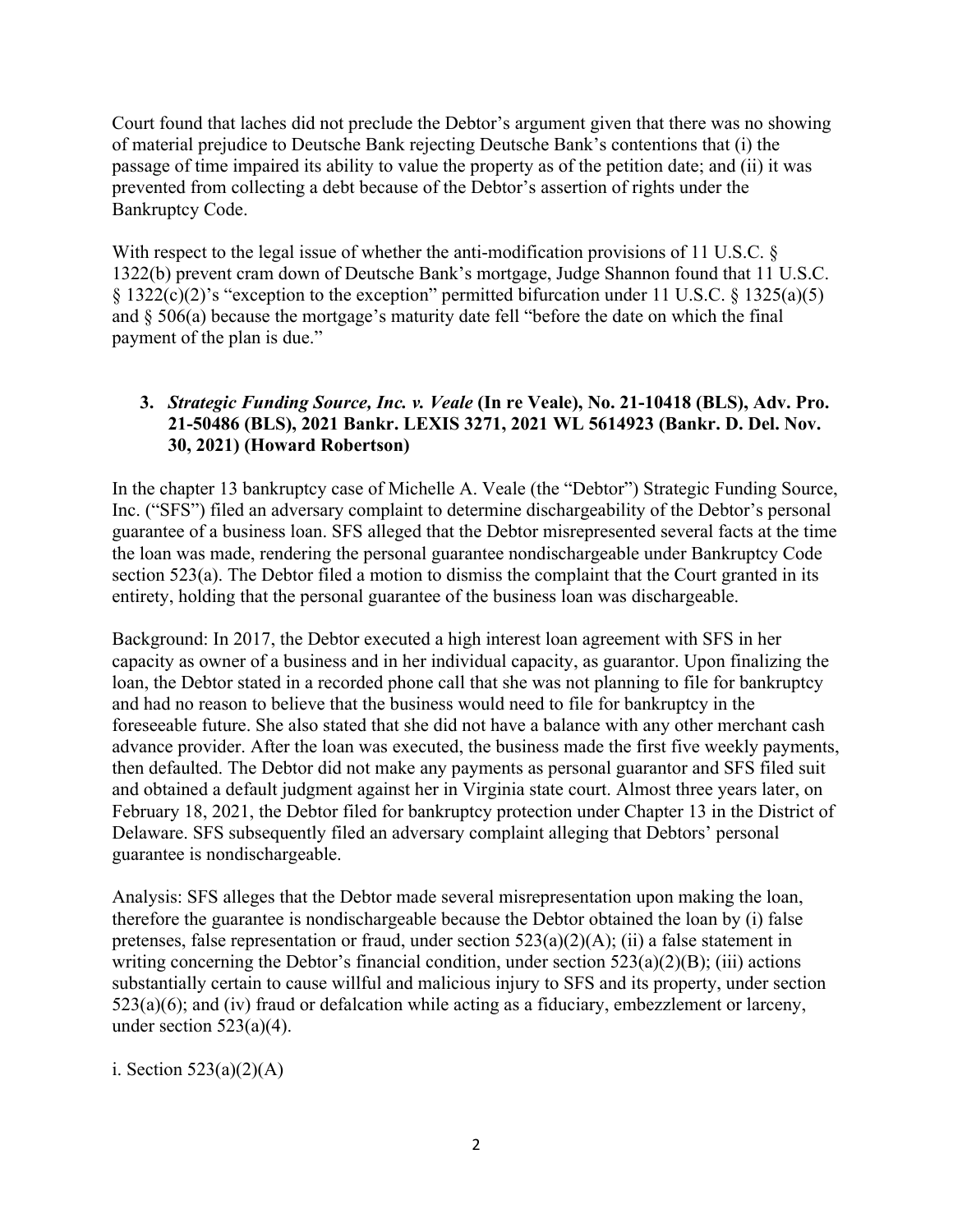SFS alleged that the Debtor falsely represented her intent to guarantee the business loan and therefore, the guarantee is nondischargeable. The Court analyzed section  $523(a)(2)(A)$ , which provides that a debt is nondischargeable if "obtained by false pretenses, a false representation or actual fraud, other than a statement respecting the debtor's or an insider's financial condition." The Court determined that SFS failed to allege with particularity that the Debtor "knowingly made a false representation at the time she guaranteed the loan." The Court focused on the Debtor's intent at the time of her promise and determined that the complaint did not show at the time of her promise the Debtor intended not to perform (false as to her intent). Showing that the Debtor later decided not to perform is not proof that the Debtor intended not to perform at the time of making the loan.

#### ii. Section  $523(a)(2)(B)$

SFS argued that the guarantee is nondischargeable under section 523(a)(2)(B) because the Debtor stated on a recorded phone call that she had no reason to believe that she or her business would file for bankruptcy in the foreseeable future. The Court evaluated section 523(a)(2)(B), which states that a debt is nondischargeable if obtained by "use of a statement in writing -- (i) that is materially false; (ii) respecting the debtor's or insider's financial condition; (iii) on which" the creditor reasonably relied; and (iv) that the debtor made or "published with intent to deceive." The Court dismissed this claim because the recorded phone call was not a writing.

### iii. Section  $523(a)6$

SFS alleged that the personal guarantee is nondischargeable under section 523(a)(6) because the Debtor's failure to make payment under the loan was substantially certain to cause injury and was therefore willful and malicious. Section 523(a)(6) states that a debt is nondischargeable "for willful and malicious injury by the debtor to another entity or the property of another entity." The Court dismissed this claim because an intentional breach of contract is not willful and malicious conduct under this section unless the breach is "accompanied by conduct that would give rise to a tort action under state law."

## iv. Section  $523(a)(4)$

SFS alleged that the personal guarantee is nondischargeable under section  $523(a)(4)$  because the Debtor's business was insolvent at the time of making the loan which makes the Debtor a fiduciary of the creditor as the business's office and director. Secondly, SFS argued that the Debtor took the loan with no intent to repay, therefore the personal guarantee is nondischargeable due to embezzlement or larceny. The Court dismissed this claim because a simple contractual relationship, without more, does not create a fiduciary duty. Additionally, the fiduciary duty that an insolvent corporation owes to creditors cannot support a claim under section 523(a)(4) because it does not create an express or technical trust relationship. With respect to SFS's assertion that the Debtor committed embezzlement, the Court dismissed that argument stating that because this was a loan transaction, SFS did not entrust property to the Debtor. As for larceny, the Debtor did not take SFS's property without consent, so that argument also failed.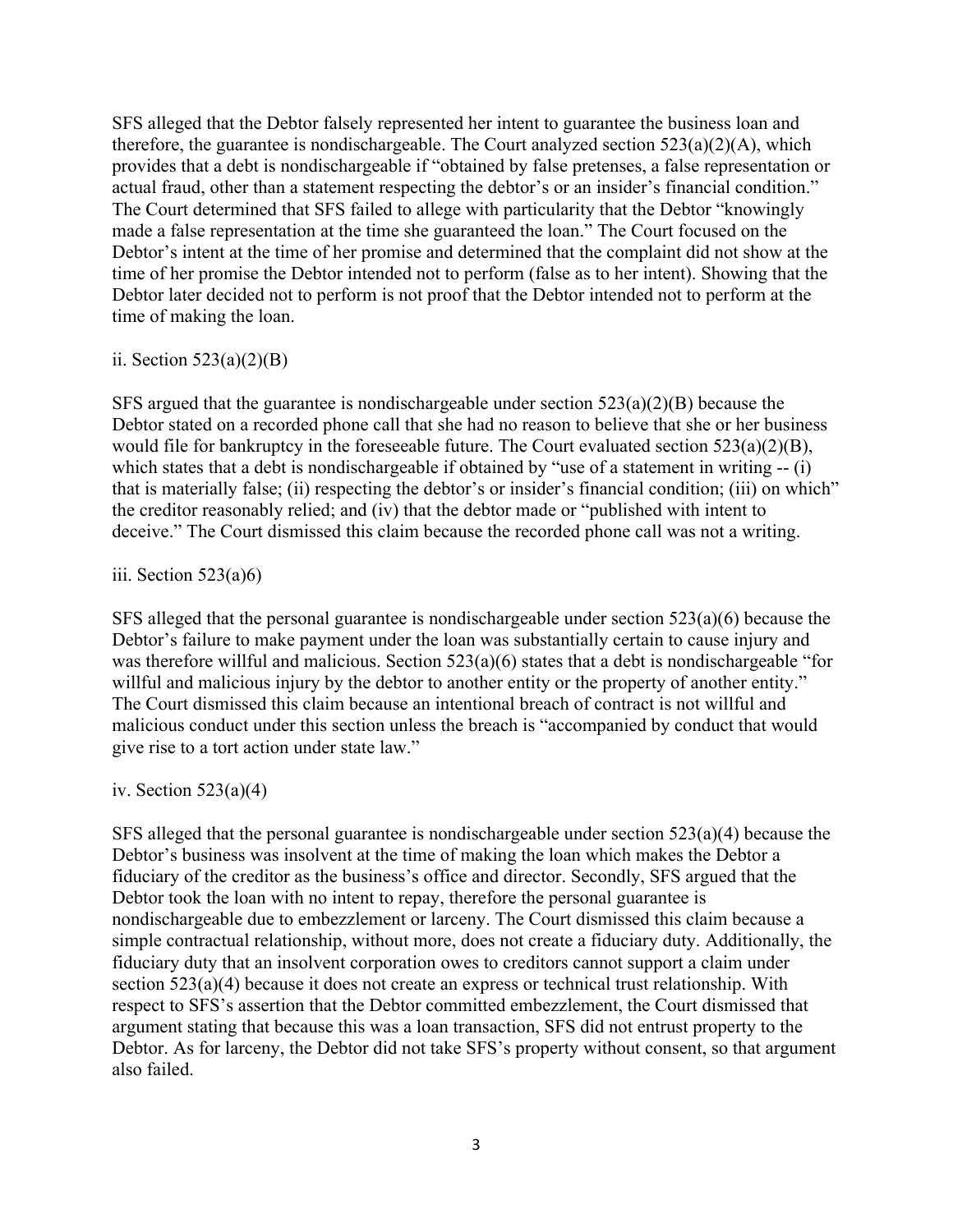See also: *In re Robinson*, 20-50533 (BLS) (Nov. 19, 2021)

#### **Chen v. Phat 623 B.R. 371 (E.D.P.A. 2021, Chan, B.J.)**

The Debtor and Plaintiff were friends for 10 years and became close friends for 4 years. The Debtor had a gambling addiction and borrowed \$120,000 from Mr. Chen between 2013 and 2016. The Debtor paid Chen \$1700 per month for four years, all of which Chen called interest. Their financial transactions were entirely oral until 2017 when Chen insisted that the Debtor sign an installment note agreeing to pay \$10,550 per month for 12 months.

The Debtor did not make payments. In early 2018, Chen entered a Confession of Judgement against the Debtor for \$146,165. In June of 2018, the parties entered into a settlement agreement reducing the amount to \$60,000. The agreement required an initial payment of \$5,000 within 30 days and monthly payments of \$500 with any balance all due and payable by October 1, 2027. The agreement was secured by a mortgage in the Debtor's residence.

Debtor tendered the \$5,000 payment timely. However, the check was returned NSF twice. When the Debtor tendered the first \$500 payment, it also came back NSF. No further payments were made.

The evidence at trial showed that at various points during the period after the payments were tendered there was a sufficient balance in the account to cover the payments. Chen was not lucky enough for the checks to have been tendered on a day when they would have cleared.

The Debtor filed Chapter 13 in February 2019. Chen filed an objection to discharge of the \$60,000 settlement pursuant to Section 523(a)(2)(A) of the Code, claiming false pretenses and false representation. Chen contended that when the Debtor signed the \$60,000 settlement agreement he never intended to perform based upon the repeated tender of payments returned for insufficient funds.

The Court disagreed and found the debt to be dischargeable. Initially finding the settlement agreement to constitute an extension of credit or a forbearance within the meaning of Section 523(a)(2), the Court focused upon intent, including whether the Debtor's conduct was reckless. The Court found that because there were sufficient funds in the account at times to cover the payments tendered in 2018: "…not only were there five days between July 5 and August 28 when the Second Check could have been honored, but *thirty-five* days when the Second Check could have been honored. If the Debtor had never intended to make payments under the Agreement, the Debtor would have never risked having sufficient funds in the Account to make any payments or he would have written the Checks from an account with a zero balance." The Court concluded with a cite from another gambling case where the discharge was objected to, *In re August*, 448 B.R. 331 (E.D.P.A. 2011): "So long as the debtor has an honest, even if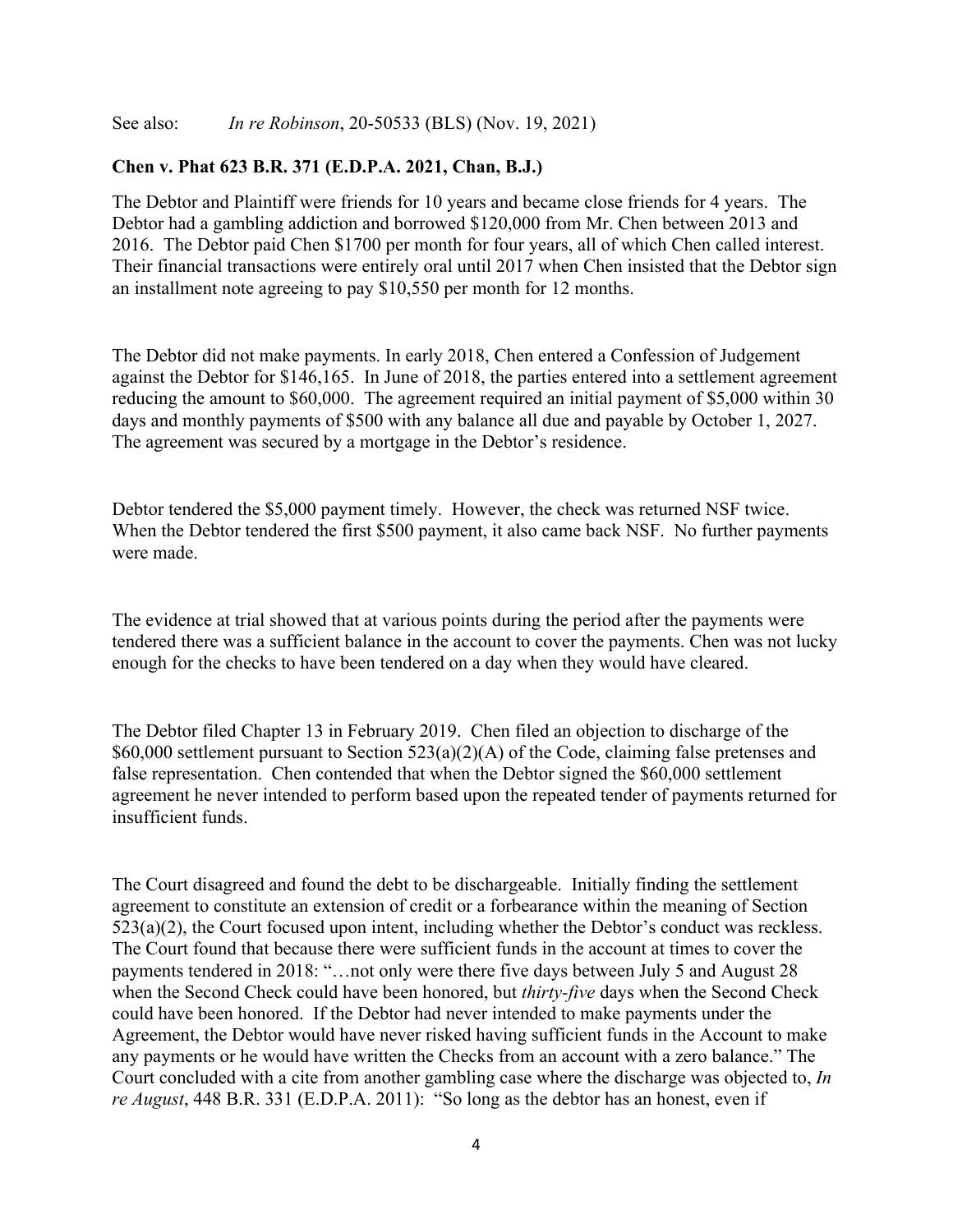unreasonable belief, that he will get lucky at gambling and pay off his debts this Court is satisfied that the debtor has the requisite intent to pay."

## **In re Parvizi 2021 WL 1921121 (Bk. W.D.MA., Katz, B.J.)**

The Debtor, 51 years old at the time of trial, sought discharge of student loans in the amount of \$653,843.22 incurred between 1997 and 2012.

The Court traced the Debtor's education and student loans through the years. She obtained a B.A. in philosophy and biochemistry in 1990. She attended medical school from 1991 through 1995 but voluntarily left before receiving a degree. In 1997 she enrolled in a graduate program at Amherst and received a master's degree in public health in 1999.

After receiving her master's she worked for about a year and a half. She left a position at the UMass Medical Center because she testified "she was not committed to the organization's mission." She then decided she wanted to teach but until 2008 she helped her Dad, worked odd jobs and did some teaching. In 2007, her father gave her \$100,000 to pay off her student loan debt which was then \$123,000. She offered DOE \$45,000 which was rejected. She never did use any of the funds to pay any portion of the loans.

In 2008 she returned to school and earned her M.D. in 2012. She began a residency program but left after less than a year, voluntarily resigning. She was never offered an interview for another residency program. The Court further noted: "As evidenced by her employment record since leaving her residency, the Debtor has not been focused on maximizing her income."

The parties stipulated that the Debtor would qualify for a Revised Pay as You Earn ("REPAYE") plan based upon a percentage of a debtor's income which, if the borrower participates for 20 years, the balance would be discharged. The Court found that the Debtor's income at the time of trial would result in payments of \$80 per month. The Debtor rejected this proposal.

Massachusetts does not use the *Brunner* test which is the rule n Delaware. Instead, Massachusetts looks to the totality of circumstances in determining whether a student loan should be discharged as an undue hardship. Under a totality of circumstances approach, the Court finds the loan to not be dischargeable: "…the Debtor has not shown any effort to maximize her income based on her education and marketable skills."

The Court did encourage the Debtor to enter the REPAYE program and did order that if the Debtor completes the program, any remaining debt would be deemed discharged so the debtor would not incur a tax consequence for discharge of the debt.

If this case were in Delaware, it would be controlled by the *Brunner* standard which requires findings that (1) the debtor cannot maintain a minimal standard of living through the repayment period; (2) that the situation is likely to continue for a significant portion of the repayment period, and; (3) the debtor has made good faith efforts to repay. *Brunner v. N.Y. State Higher Education Services Corp,* 831 F.2d 395 (2d Cir. 1987). The Third Circuit has adopted this standard. See, *In re Faish*, 72 F.3d 298 (3d Cir. 1995). Under this test, the loan debt would also be held not dischargeable as the Debtor has not made a good faith effort to repay.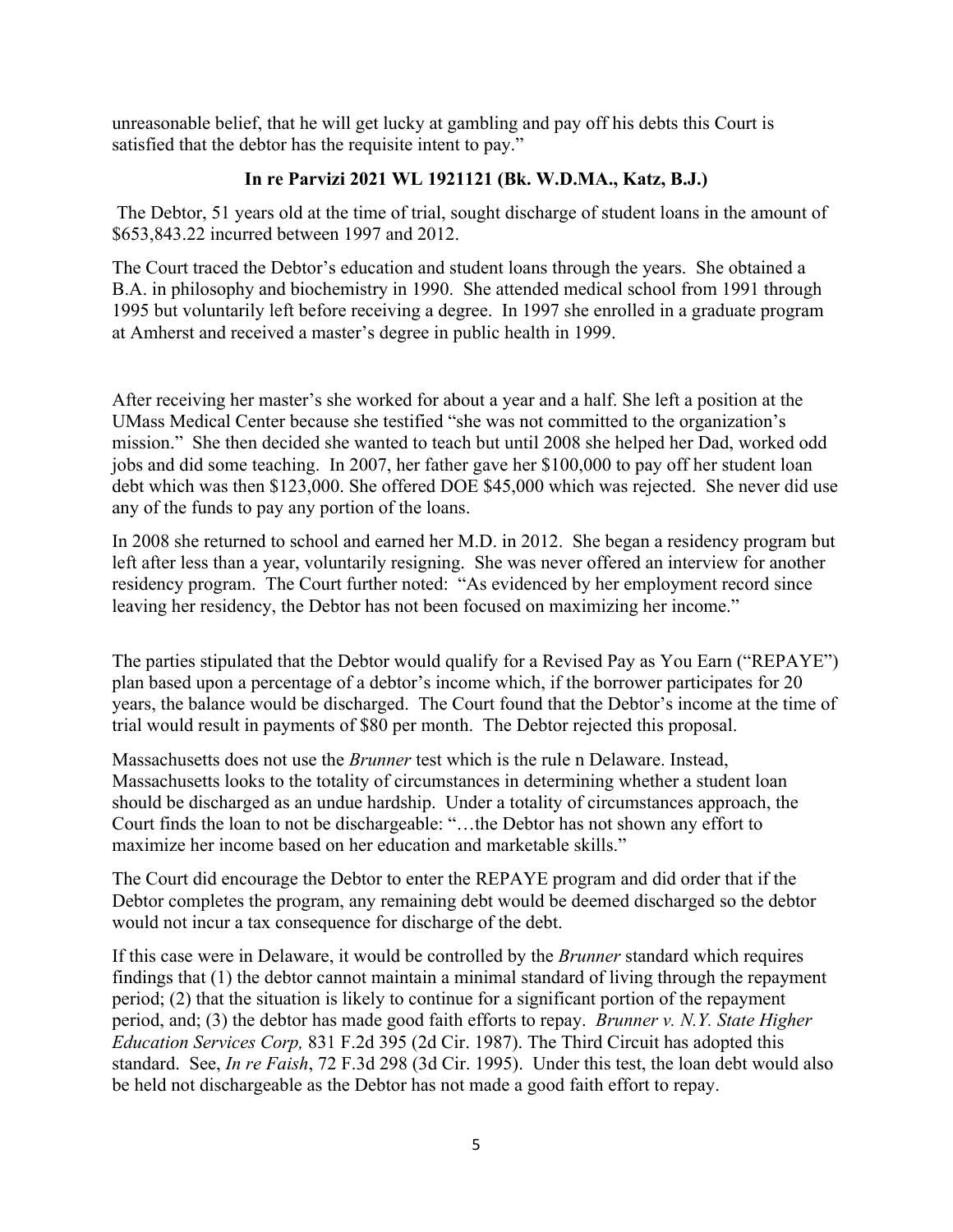#### SEE ALSO: *In re Wolfson*, 19-50717 (LSS) (Jan. 14, 2022)

#### **In re Chew, No. 20-12591 (Bankr.E.D. Pa. 2021)(per Frank, J.)**

Since In re Rodriguez, 639 F.3d 136 (3rd Cir. 2010), it is understood in the Third Circuit, that escrow deficiencies and escrow shortages that exist as of the commencement of a chapter 13 case are allowable prepetition claims that should be included in a mortgage lender's proof of claim. The practical effect is that, in such cases, debtors would have up to 36-60 months to repay the shortages rather than a 12 months. In this case, the Debtor filed a claim objection because she did not understand how the escrow shortage component of the proof of claim was calculated. The Court provided a helpful explanation on how a lender should properly calculate escrow shortages, which allows a creditor to establish a minimum escrow cushion in compliance with RESPA and Regulation X. The Court found that the mortgage company's claim was correct and overruled the objection.

# **U.S.B.J. Christopher S. Sontchi Consumer Opinions**

#### **1.** *In re Scioli***, 12-10572 CSS (Bankr. D. Del. Jan. 28, 2013**)

Debtor filed chapter 7 but his spouse did not. Debtor scheduled three vehicles as jointly held property on Schedule B and also listed the automobiles as exempt on Schedule C. Chapter 7 trustee objected to the debtor's claimed exemption in the three automobiles. The trustee contended that the claimed exemption was not available because the vehicles were titled solely in the Debtor's name and had not been paid for by a joint checking account held by the Debtor and his spouse. The Debtor countered that the name on the titles was not determinative and that the vehicles were purchased with marital funds during marriage and, thus, were owned by the Debtor and his wife as tenants by the entirety

Noting that interests in property are determined by state law in the absence of controlling federal law, the Court reviewed numerous Delaware cases addressing tenancy by entirety property. After distilling precedent from the Delaware Chancery Court, the Delaware Superior Court and the Delaware Supreme Court, Judge Sontchi concluded that (i) property held by husband and wife is presumed to be held as tenants by the entirety; (ii) the intent to create entireties property must be measured at the time of the property's acquisition; (iii) the designation of ownership on a legal document, while not dispositive, is "strong evidence as to the nature of the ownership interest"; and (iv) the presumption that property is entirety property is directly related to the extent that the property is "intimately associated" with the marital relationship (i.e. linens and furniture versus commercial property).

Judge Sontchi found that the Trustee met his initial burden of producing evidence to rebut the presumptively valid exemption by the Debtor. As a result, Court found that the automobiles were held solely by the debtor and could not be exempted as tenants by the entirety property.

#### **2.** *In re Willis***, No. 07-10046 (CSS) (Dec. 18, 2012) (Letter Op.) (Howard Robertson)**

The chapter 7 bankruptcy of Clarencinia D. Willis (the "Debtor") was reopened to revise Debtor's schedules to include an employment discrimination claim as an exempted asset under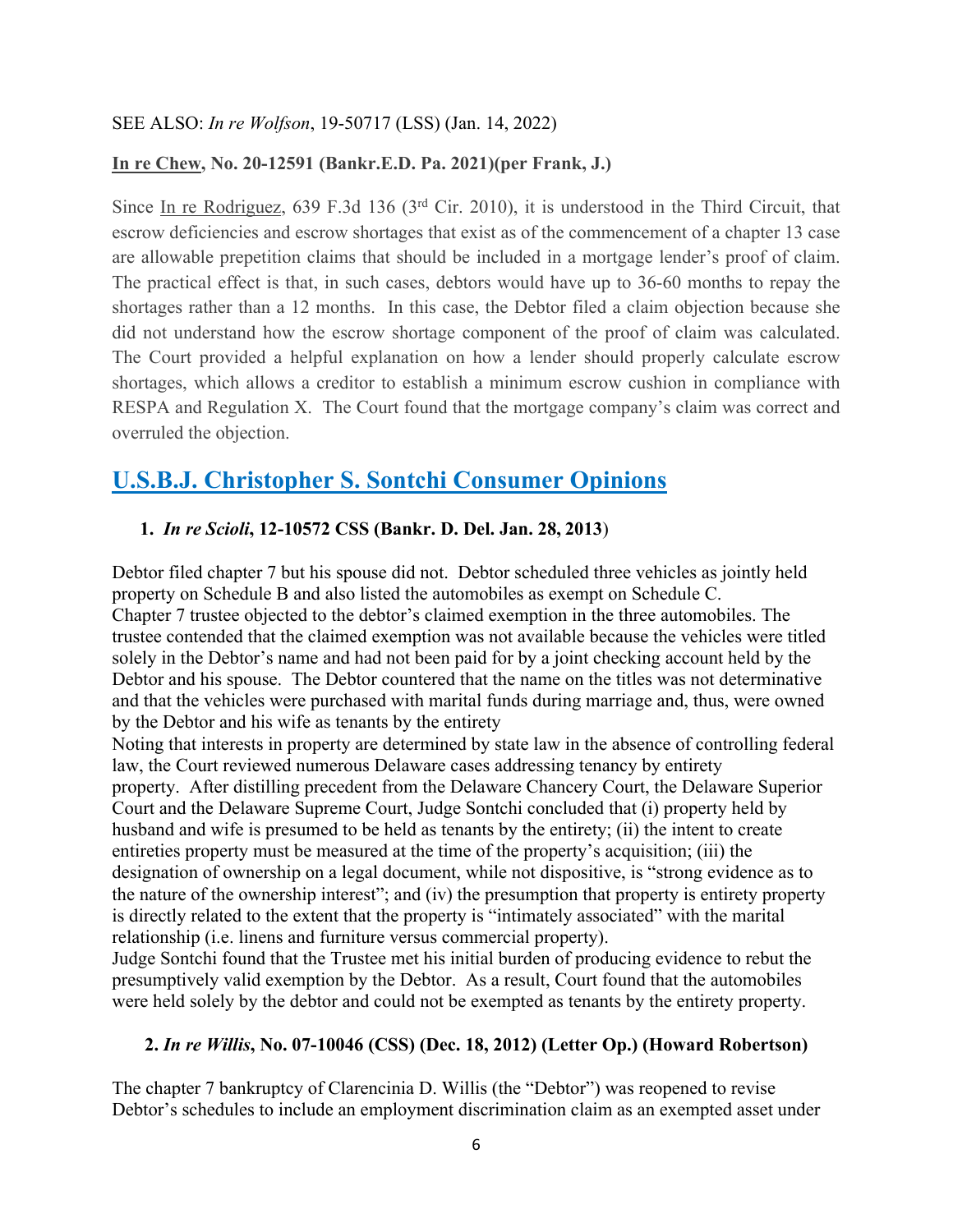10 Del. C. § 4914(b) (wildcard exemption) with a current value of \$10. The Chapter 7 Trustee filed an objection to the Debtor's asserted exemption. The Court held that the Debtor's employment discrimination claim is exempt in the amount of \$10, but any appreciation of value of the claim in excess of \$10 is property of the estate. The Court further held that the proper value of an exempted asset is the fair market value of the claim as of the bankruptcy filing.

The Court also evaluated whether (i) the Debtor should be able to amend her schedule to increase the amount of the exemption to the maximum amount of \$25,000 as allowed by 10 Del. C. § 4914(b); and (ii) whether the Debtor or the Trustee should control the employment discrimination claim. As to the first issue, the Court only afforded the Debtor the opportunity to amend her exempted claim amount because the Trustee agreed to allow the Debtor to increase the exempted amount to the maximum amount allowed by law. As to the second issue, the Court determined that the Trustee should control the employment discrimination claim. The Court reasoned that the Debtor only has incentive to seek recovery in the amount of the exemption claimed, but the Trustee has incentive to seek recovery for the full amount of the claim to maximize recovery. Therefore, the Trustee is better positioned to pursue the employment discrimination claim.

# **3.** *In re Willis***, No. 07-10046 (CSS), 2013 Bankr. LEXIS 5161 (Bankr. D. Del. Nov. 7, 2013)**

In the re-opened chapter 7 bankruptcy case of Clarencinia D. Willis (the "Debtor") Judge Sontchi issued a Memorandum Order Denying, in part, and Continuing, in part, Debtor's Objections to Proofs of Claim Nos. 1-7. The Debtor's objection to several claims were either denied or continued for evidentiary hearings because the Debtor failed to meet her burden of negating the amount or priority of the sworn facts set forth in each proof of claim. For those claim objections that were continued for an evidentiary hearing, those were only continued for the limited basis of determining ownership of the claim.

In 2007 the Debtor filed a voluntary petition for relief under chapter 7 of the Bankruptcy Code. The case was closed shortly after upon the Trustee filing a report of no distribution. In 2011, the Trustee filed a motion to reopen the case based on newly discovered assets. In the reopened case, eight proofs of claim were filed. The Debtor objected to the first seven seeking to disallow each for lack of prima facie validity. At bottom, the basis for Debtor's objection was that the proofs of claim were not executed and filed by the original claimant, but an agent, transferee or assignee of the claimant.

The Court evaluated Federal Rule of Bankruptcy Procedure ("Rule") 3001 to determine Debtor's objection as to ownership, amount and priority of each claim. Specifically, the court analyzed the requirements of Rule 3001(e). The Court held that Rule 3001(e)(3) establishes who is entitled to file a proof of claim and not what evidence is necessary to provide its ownership. The Court determined that even when a claim is transferred before the filing of the proof of claim, assignment documents must be provided to confirm that transfer has taken place. On this issue, the Court continued several of the claim objections pending an evidentiary ruling as to ownership. With respect to amount and priority of each claim, the Court held that the Debtor did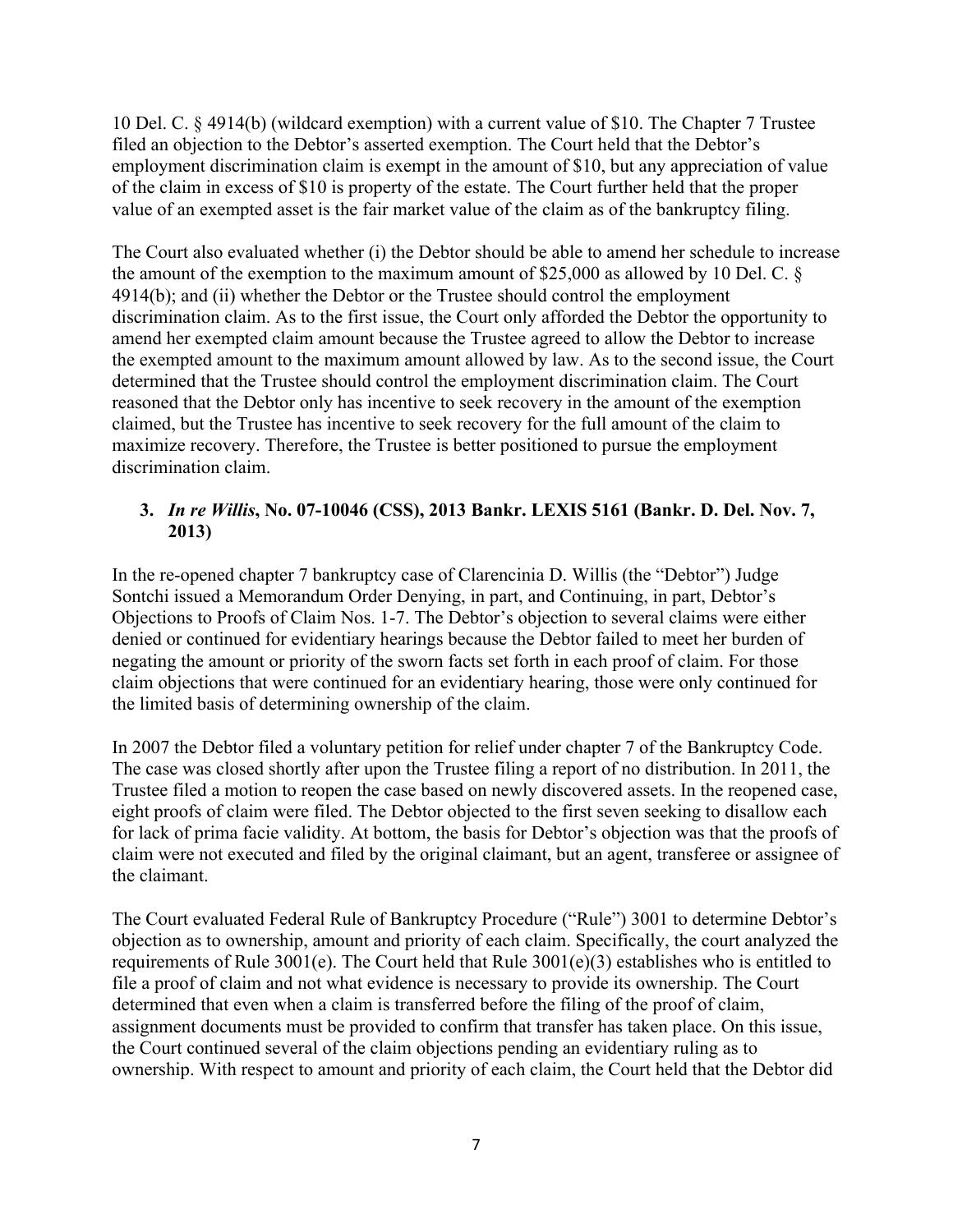not produce sufficient evidence to negate the prima facie validity afforded to proofs of claim by Rule 3001(f).

# **4.** *In re Miller***, 10-12134 CSS (Bankr. D. Del. Jan. 5, 2011) (Toyia Haines)**

The plaintiff creditor, which held a security interest in a Chapter 7 debtor's vehicle, filed a Motion for Relief from Stay.

Because debtor had failed to reaffirm or redeem in both her Statement of Intention, and her duty to enter into an agreement to perform, even though she stated and she did remain current, the debtor had failed to comply with 11 U.S.C.S. §§ 521(a)(2)(C) and 362(h), and thus the Bankruptcy Abuse Prevention and Consumer Protection Act of 2005 (BAPCPA), provided that these failures required termination of the automatic stay.

# **5.** *In re Hart***, 08-12107 CSS (Bankr. D. Del. Mar. 10, 2009) (Toyia Haines)**

Chapter 7 Debtors sought to reaffirm their real property debt by executing a Reaffirmation Agreement with their mortgage lender. The loan secured by a lien on their farm and equipment, was not feasible due to debtors' monthly expense negative balance of \$3001. The presumption of undue hardship arose and could not be rebutted by debtors' promise to (1) take in renters; and (2) improve revenue through their chicken farm business plan.

The Court determined that real property reaffirmations, were not necessary, and this loan could "pass through" the bankruptcy case unaffected, further the Court disapproved the agreement as not being in the best interest of debtors. [(BAPCPA) 11 U.S.C.A. §§ 362(h)(1), 521(a)(6).]

# **6.** *In re Akulova,* **07-11654 CSS (Bankr. D. Del. Jul. 21, 2009)**

Issue

- May the Chapter 7 debtor amend her schedules to substitute a personal injury claim for a different claim previously identified as exempt and abandoned by the trustee? (No)

Facts

- Debtor (Ms. Kira Akulova) was injured in an auto accident in 2005. Shortly after she retained PI counsel and filed suit.
- Debtor voluntarily filed for Chapter 7 on November 6, 2007, and the same date she filed her schedules. Debtor did not list her PI claim as an asset of her estate under schedule B or C, claims she simply forgot about her claim at the time she filed.
- In January 2008, debtor filed amended schedules. She again did not include the PI claim. Debtor first made the Court and Trustee aware of the PI claim when the trustee sent her a questionnaire, prior to the 341 meeting, asking if she was currently suing anyone.
- July 2008, the debtor's PI counsel was retained on behalf of the estate, at request of the trustee. The PI claim was settled for payment of \$9,000. Debtor learned of settlement on February 9, 2009.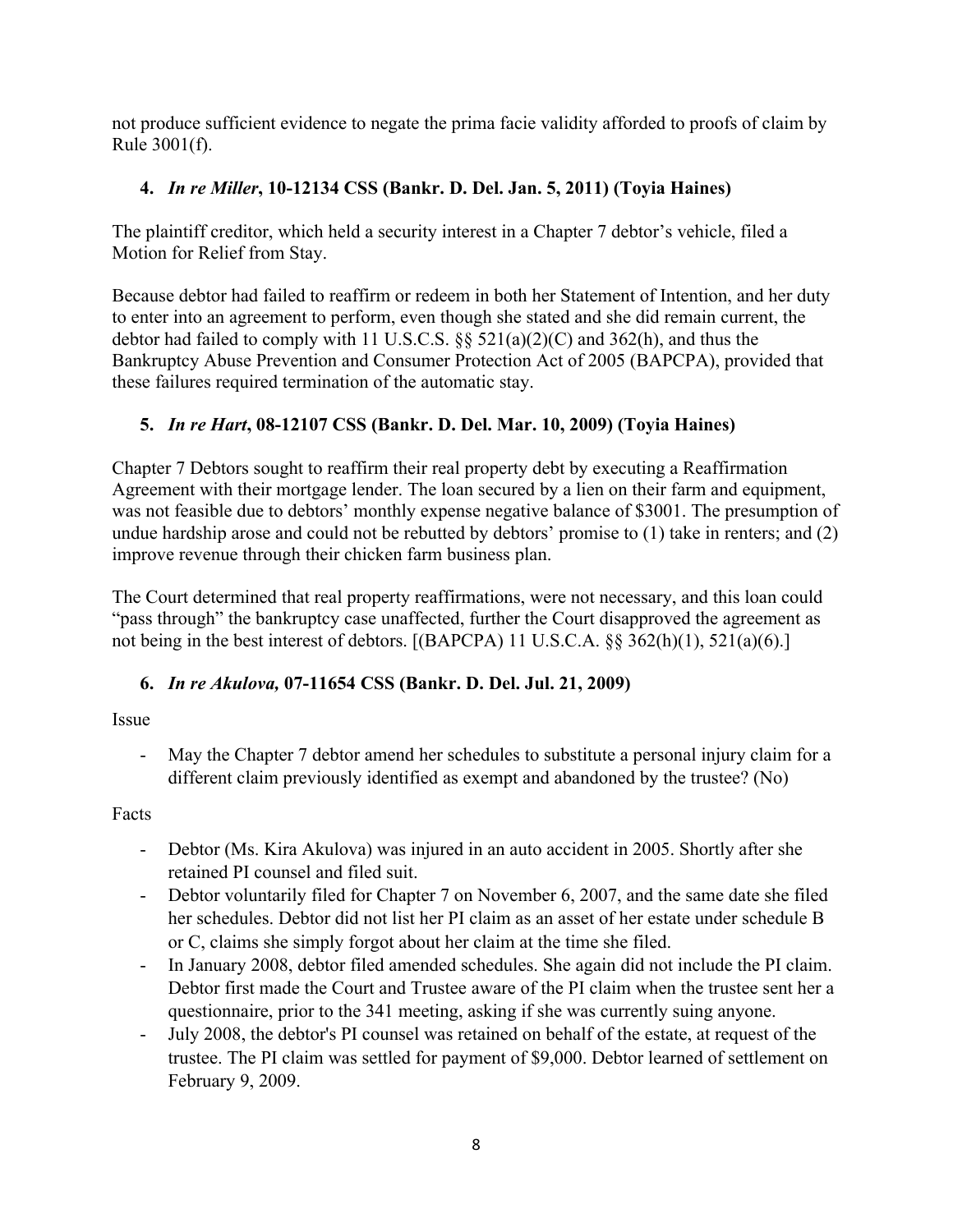- February 10, 2009, Debtor filed a second amended schedule C which included the net proceeds of the PI claim.
- Trustee objects to the Debtor's amendment of her schedules to include the proceeds of her PI claim as an exempt asset.

Legal Analysis

- Amendment of a Debtor's Schedule
	- o Bankruptcy Rules allow a debtor to exempt property having aggregate FMV of not more than \$25,000.
	- o A debtor may, any time before case is closed, amend a voluntary petition, list, schedule or statement (court permission and a hearing is not required)
		- This gives debtors the best opportunity to make a fresh start
	- o Debtor may also amend the schedules to add property that is exempt from distribution, however, the debtor's proffered amendment to the schedule of property claimed as exempt is not to be allowed automatically
	- o An amendment to the schedule of exemptions may be denied if the debtor acts in bad faith or if there is prejudice to a creditor
		- The prejudice to the creditor must outweigh any prejudice to the debtor
		- Debtor's ability to amend for purpose of correcting mistakes/omissions if limited to situations involving inadvertence and does not extend to undoing concealment of known information
- Ms. Akulova may not amend her schedule because she acted in bad faith
	- o She had prior knowledge of her PI claim and chose not to include the claim in her initial and revised schedules. Even giving debtor the benefit of the doubt that she forgot about it, once debtor did become aware of it she waited 11 months to include the claim as an exempt asset
	- o Debtor also allowed trustee to retain counsel and pursue and liquidate the claim. It was only after the trustee was successful and debtor was aware of the liquidation that she sought to retain the proceeds as exempt. It is inequitable to allow a debtor to induce a trustee to act on what the trustee believes to be the creditors' behalf while the debtor retains an option (for which no consideration has been paid) to exempt the fruits of the trustee's labor if, and only if, the trustee is successful.
	- o Debtor exacerbated her bad faith by trying to substitute proceeds of the PI claim for property that was previously abandoned by the trustee

## **7.** *Moran v. Crowe* **(In re Moran), 09-50040 CSS (Bankr. D. Del. Sep. 11, 2009)**

Issue

- Should the Court grant Debtor's motion to dismiss the amended complaint of the Crowes (Discharge Plaintiffs) to have debt declared non-discharged in accordance with § 523(a) of the Code? (No, the Court should deny the Debtor's motion to dismiss)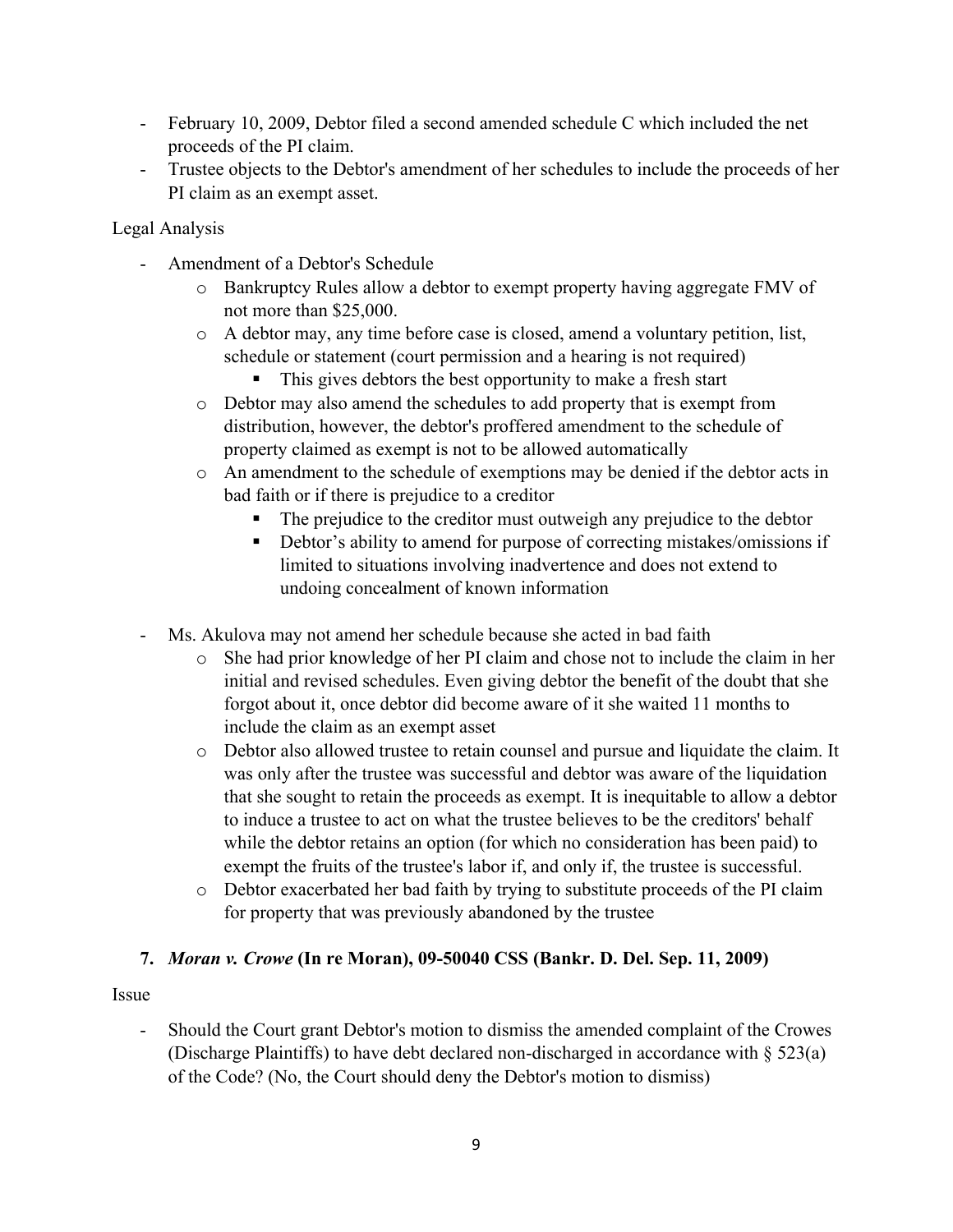### Facts

- The Crowes entered into a contract with Debtor to provide labor and materials for the improvement of the Crowe's home. Contact price was \$83,365. Crowes paid the Debtor \$68,000 on account of the Contract price, leaving a \$15,365 balance
- Debtor commenced performance of contract on February 5, 2008. Performance was sporadic and inconsistent. By June 2008, the Debtor abandoned the project or failed to return to the property. The Crowes terminated the contract and sued Debtor for breach of contract and breach of trust. Oct. 20, 2008, Crowes obtained a default judgment against Debtor for \$59,625
- Nov 9, 2008, Debtor filed voluntary chapter 7 petition. Crowes filed a complaint seeking to have the debt the Debtor owes them as non-discharged pursuant to  $\S$  523(a). Crowes alleged breach of contract and trust, fraud, and breach of fiduciary duties. Crowes also claimed res judicata and collateral estoppel barred Debtor from disputing the breach of FD and obtained funds through fraud

# Legal Analysis

- Res Judicata does not prevent the Crowes from objecting to the discharge of the debt the debtor owes them
	- o Res judicata is an affirmative defense that forecloses a party from bringing a second suit based on the same cause of action after a judgment has been entered in a prior suit involving the same parties.
		- The procedural bar extends to all issues which might have been raised and decided in the first suit as well as to all issues actually decided
	- o The Court cannot find the Crowes neglected or failed to assert claims which in fairness should have been asserted in the first action because state courts cannot determine whether debts specified in  $\S$  523(a)(2), (4) are non-dischargeable in bankruptcy
		- SC and 3<sup>rd</sup> Circuit have found Congress intended to leave certain discharge questions in exclusive jurisdiction of the bankruptcy courts.
- Collateral Estoppel does not preclude the Crowes from litigating the issues of fraud and breach of fiduciary duty in this adversary proceeding
	- o Once a court has decided an issue of fact or law necessary to its judgment, that decision may preclude relitigation of the issue in a suit on a different cause of action involving a party to the first case.
		- The burden is on a defendant to demonstrate that the issue in relitigation was actually decided in the first proceeding
	- o Where a party seeks to rely on a state court judgment to preclude relitigation of the same issues in federal court, a federal court must look to the state law and its assessment of the collateral estoppel doctrine to determine the extent to which the state would give its own judgment collateral estoppel effect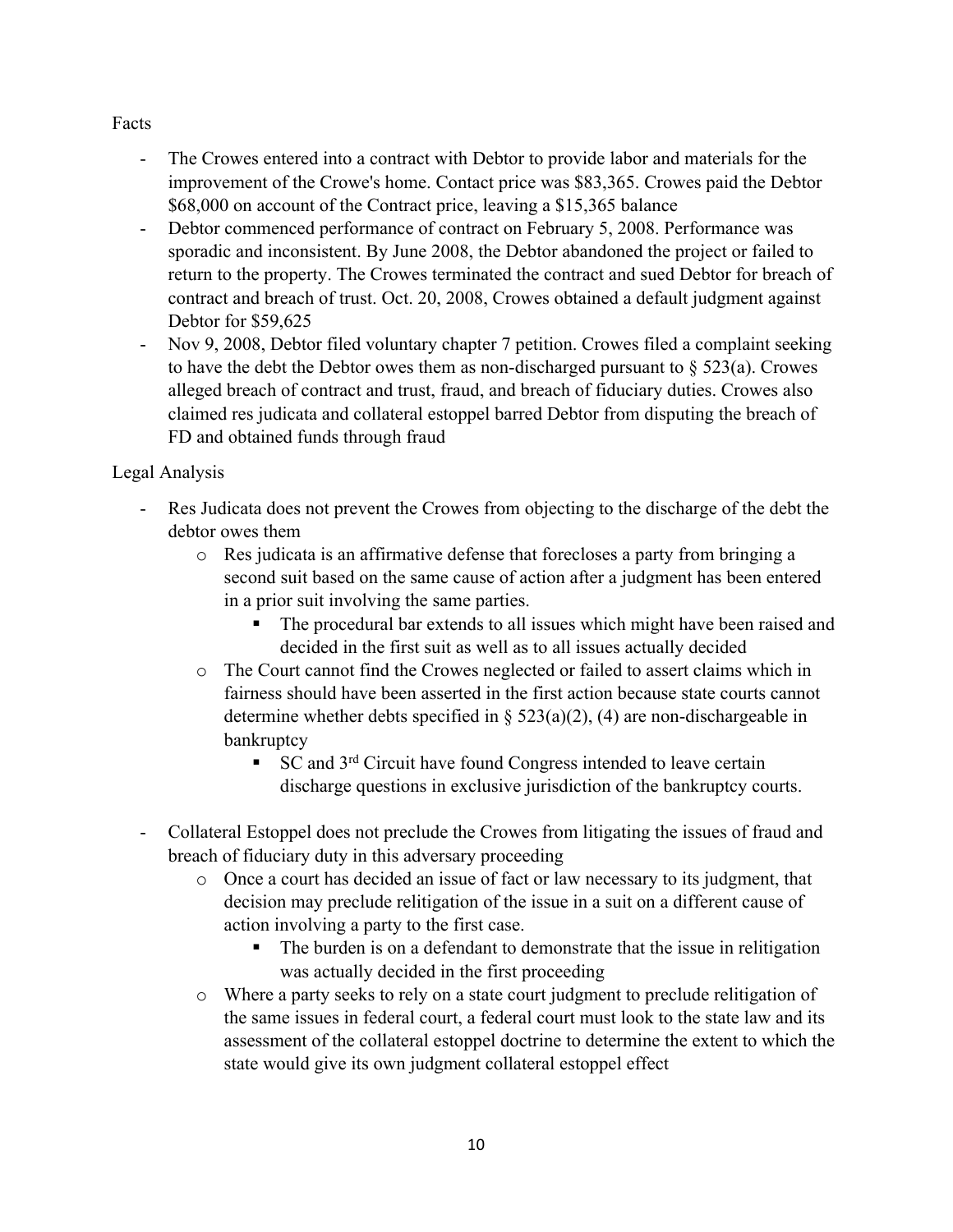- Crowes obtain judgment in Delaware state court so Bank. Ct. will apply Delaware law
- o Collateral estoppel does not bar the Crowes from litigating the issues of fraud and breach of fiduciary duty. The default judgment was based on breach of contract and breach of trust. The bankruptcy complaint is based on Crowe's objection to the Debtor's right to discharge from his debt to them.
	- Therefore, the Crowes have initiated an adversary proceeding based upon a different cause of action from that in the Superior Court of Delaware
- The Court will deny the debtor's motion to dismiss the Crowes claim for relief under 11 U.S.C. § 523(a)(2)
	- $\circ$  § 523(a)(2) provides certain exceptions to discharge of claims including those incurred by the debtor under false pretenses or through fraud. Creditor has burden of proving debt is non-dischargeable
	- $\circ$  The Crowes have stated a valid claim for relief under § 523(a)(2). The Bankruptcy complaint satisfies the elements of misrepresentation or perpetuated fraud and knowledge that the representations were false
		- Debtor used funds for personal reasons and not to pay for labor or materials and the debtor knew they were false when he made them to the **Crowes**
		- Crowes were aware of three sub-contractors the Debtor failed to pay after claiming he did
		- Debtor claimed to have gotten materials from multiple vendors but no such materials were purchased
- The Court will deny the debtor's motion to dismiss the Crowe's claim for relief under 11 U.S.C.  $\S$  523(a)(4)
	- $\circ$  § 523(a)(4) provides another exception to discharge for fraud or defalcation while acting in a fiduciary capacity, embezzlement, or larceny
	- o The Crowes and Debtor entered into a contract for the debtor to provide labor and materials for home improvements. The complaint alleges the Crowes paid the Debtor \$68,000 on account of the contract price. Plus it alleges that Title 6, Chapter 35 was violated because all money paid to Debtor were paid in trust to be used for payment of cost of labor and materials and a fiduciary relationship was created which was to ensure that all money paid to Debtor would be used only for paying for labor and materials
	- o Debtor breached their fiduciary duties when it used the funds to pay himself personally and not for labor or materials
- Should the Debtor be awarded attorneys' fees and costs because the filing of the bankruptcy complaint was not substantially justified